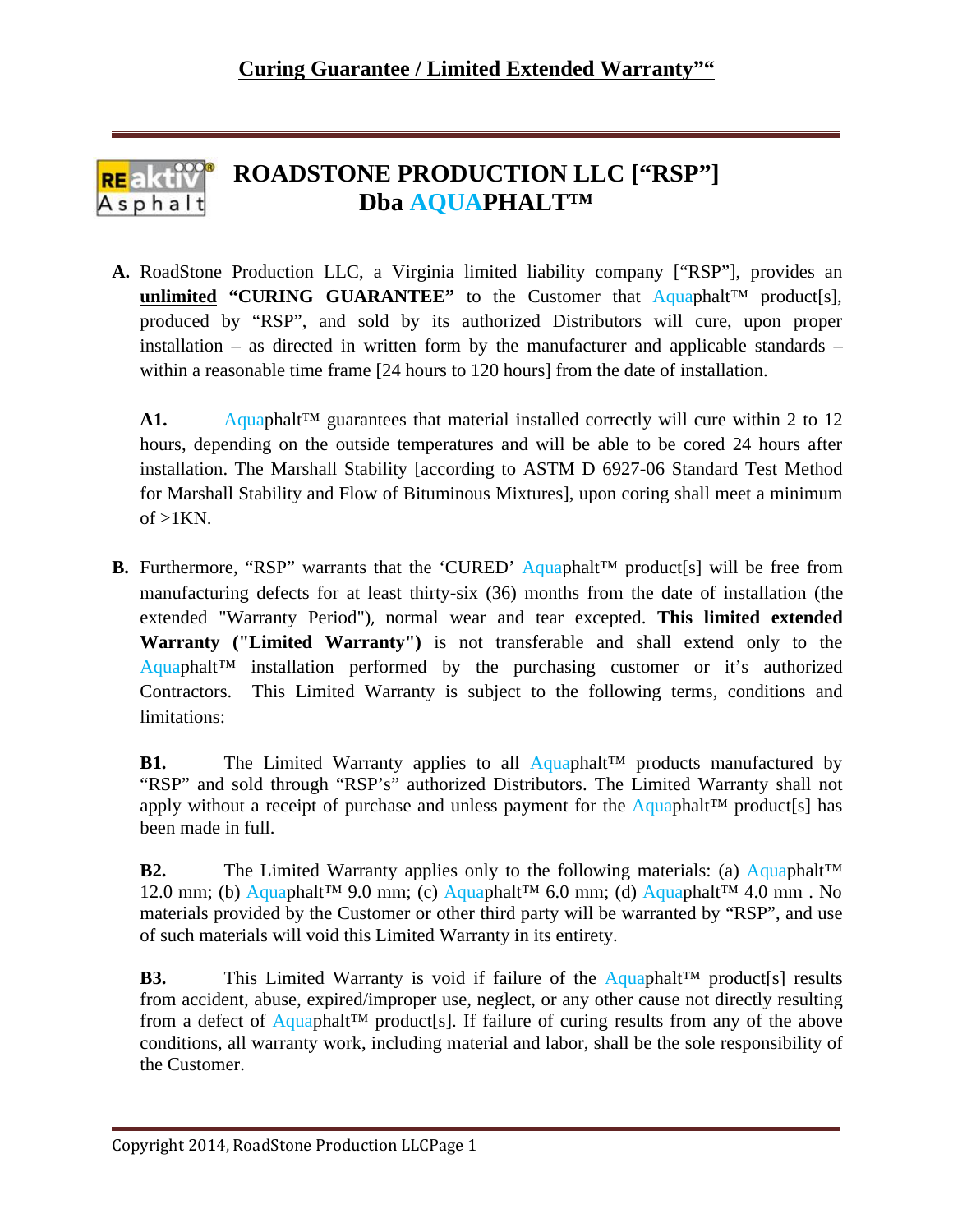**B4.** "RSP's" sole obligation under this Limited Warranty shall be limited to (a) returning the purchase price or (b) replacing the Aquaphalt<sup>™</sup> product[s], excluding repair costs, at "RSP'"s option after reasonable inspection. Any claim must be made within the Warranty Period. All warranty inspections must be performed either by "RSP" or by a "RSP's" authorized Distributor. A warranty claim must be approved in writing by "RSP". Replaced Aquaphalt™ Products under this Limited Warranty will be warranted for the remainder of the original limited warranty term.

**B5.** The Customer must make a reasonable documented installation inspection upon completion of installation and notify "RSP" or the territorial authorized distributor of any apparent defects within 30 days of completion of the installation.

**B6.** Customer agrees that the following will render the above Limited Warranty void: (i) alteration, removal or tampering with any of "RSP's" Materials or (ii) any unauthorized modification of the "RSP" product[s]. In no event shall "RSP" be responsible for the cost of or any damage resulting from any changes, modifications, alterations to the "RSP" product[s] not expressly authorized in writing by "RSP".

**B7.** "RSP" AND ITS AUTHORIZED DISTRIBUTOR[S] WILL NOT BE LIABLE FOR ANY LOSS OR DAMAGE CLAIMED TO HAVE RESULTED FROM THE USE, OPERATION OR PERFORMANCE OF THE AOUAPHALT<sup>IM</sup> PRODUCTISI, REGARDLESS OF THE FORM OF ACTION. IN NO EVENT WILL MANUFACTURER BE LIABLE TO CUSTOMER FOR (A) ANY SPECIAL, INDIRECT, INCIDENTAL OR CONSEQUENTIAL DAMAGES, OR FOR ANY COVER, LOSS OF INFORMATION, PROFIT, REVENUE OR USE BASED UPON ANY CLAIM BY CUSTOMER FOR BREACH OF WARRANTY, BREACH OF CONTRACT, NEGLIGENCE, STRICT LIABILITY, OR ANY OTHER LEGAL THEORY, EVEN IF RSP HAS BEEN ADVISED OF THE POSSIBILITY THEREOF, OR (B) ANY CLAIM WHETHER IN CONTRACT OR TORT THAT AROSE MORE THAN ONE YEAR PRIOR TO INSTITUTION OF SUIT THEREON. "RSP" SHALL ONLY BE LIABLE FOR ACTUAL DAMAGES RESULTING FROM A MATERIAL BREACH OF THIS LIMITED WARRANTY AND FOR **PERSONAL INJURY** OR PROPERTY DAMAGES DIRECTLY RESULTING FROM GROSS NEGLIGENCE OR INTENTIONAL MISCONDUCT ON THE PART OF "RSP" **UP TO**, BUT NOT EXCEEDING, THE **PURCHASE PRICE** FOR THE AQUAPHALT™ PRODUCT[S] PAID HEREUNDER.

**B8.** THIS LIMITED WARRANTY CONSTITUTES THE SOLE AND EXCLUSIVE REMEDY OF THE CUSTOMER AND THE EXCLUSIVE LIABILITY OF "RSP". THIS LIMITED WARRANTY IS IN LIEU OF ANY AND ALL OTHER WARRANTIES, REPRESENTATIONS AND CONDITIONS, EXPRESS OR IMPLIED, BASED IN STATUTE, COMMON LAW OR EQUITY, AS TO THE MERCHANTABILITY, FITNESS FOR PURPOSE SOLD, DESCRIPTION, QUALITY, OR FROM COURSE OF PERFORMANCE, COURSE OF DEALING, USAGE OF TRADE OR ANY OTHER MATTER.